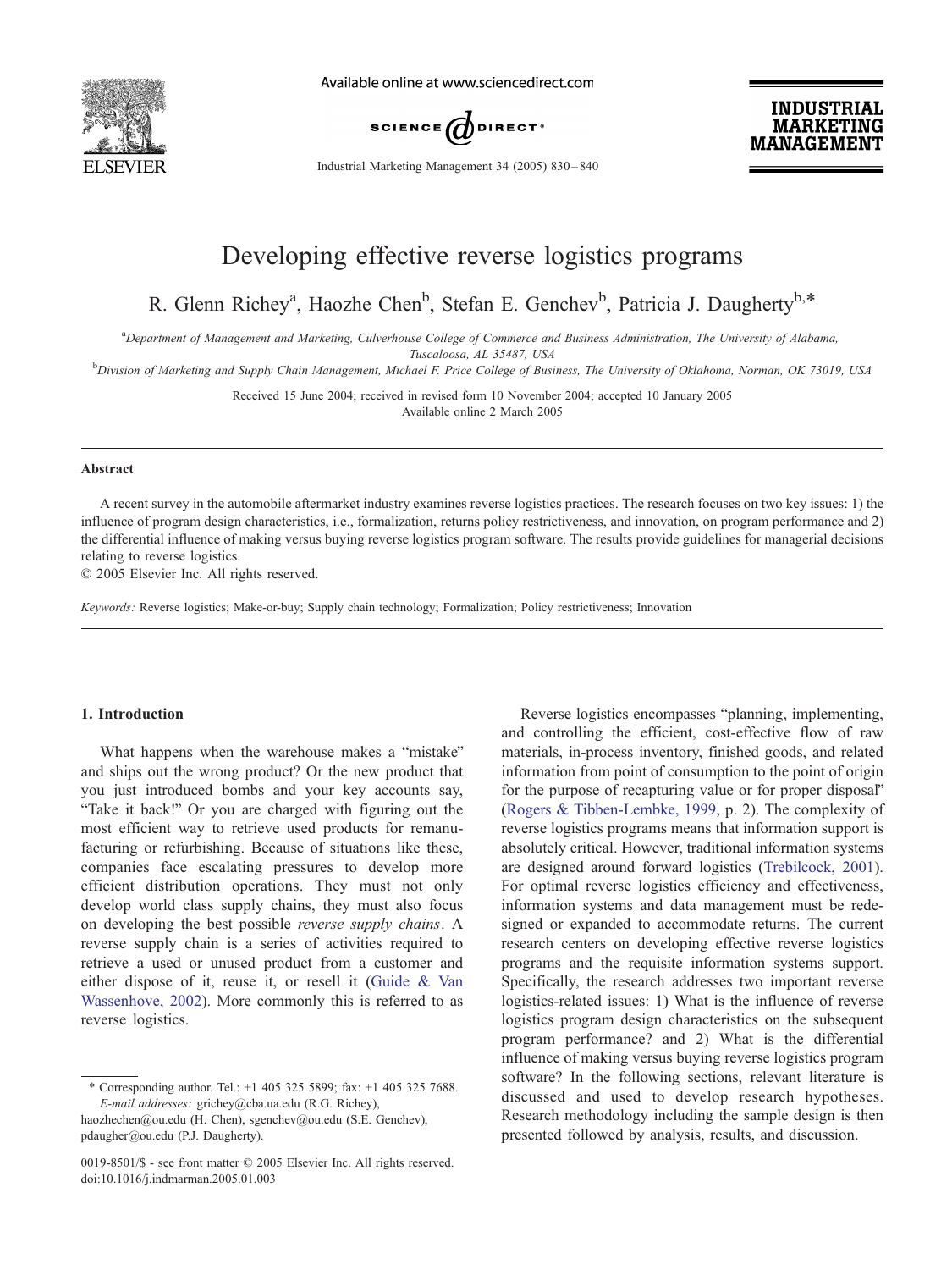## 2. Background literature and hypotheses

#### 2.1. Reverse logistics

Reverse logistics is fast becoming a competitive necessity due to customer demands for more liberal returns policies or the option to buy on consignment (i.e., if it doesn't sell, the original seller gets the product back) ([Daugherty, Autry, & Ellinger, 2001\)](#page--1-0). Shorter product lifecycles also translate to increased returns. Retailers and other customers don't want to hold old models and outdated stock on hand. Other reasons for returns include receipt of damaged merchandise and incorrect shipments, product recalls, and regulatory requirements related to recycling [\(Ritchie, Burnes, Whittle, & Hey, 2000\)](#page--1-0). This is not a minor issue. U.S. companies spend US\$950 billion annually on logistics. Returns account for approximately US\$43 billion or 4.5% of that total amount ([Norek, 2002\)](#page--1-0). Across all industries, reverse logistics ranges from about 3% to as high as 50% of total shipments ([Rogers & Tibben-](#page--1-0)Lembke, 1999).

Manufacturers try to push for "no returns" through sixsigma and other quality efforts; however, the returns issue isn't always quality-related. Returns may be influenced more by the difficulty in projecting accurate sales forecasts or the whims of consumers. Consumers may change their minds and return products even if they are in perfect condition. Certain industries routinely handle large volumes of returns. The greeting card industry provides a prime example. Birthday cards and anniversary cards usually don't present a problem. They'll eventually sell even if a markdown is required. But what about Secretary's Day cards? Most people won't buy them at half-price and wait for next year. Because of such specialty cards (and other issues), the greeting card industry experiences returns in the range of 20–30%. Book distributors typically have high returns (10– 20%), too ([Rogers & Tibben-Lembke, 1999\)](#page--1-0). Very few books make it to the best seller list. Projecting demand for the others is difficult.

The retail catalog industry is especially prone to returns although considerable variation is found across industries. Interviews conducted by the authors indicated apparel (particularly women's clothing) to be one of the highest return categories. One major catalog retailer reported returns in the women's apparel category exceeding 60%. That's the extreme. A survey of catalog retailers of electronics products reported mean returns at 9.71% ([Daugherty et](#page--1-0) al., 2001). While much lower than apparel returns, the electronics catalog group still must deal with the return of nearly one product out of every 10 sold.

Reverse logistics is further complicated when operating in an international setting, but often is a necessity. If asset value above the cost of transportation can be recovered, it should be considered. Other factors affecting the decision to handle returns internationally include customer goodwill, the desire to keep name-brand products out of secondary

channels, and environmental concerns ([Gooley, 1999\)](#page--1-0). Reverse logistics is also used to "clean out" the channel by removing obsolete or slow-moving items and make room for newer products ([Andel, 1997; Tan, Yu, & Arun, 2003\)](#page--1-0). Because of the potential volumes involved, some 3PLs (third-party logistics provider) have developed international returns handling capabilities.

Virtually all types of companies must deal with the problem of retrieving products and determining the proper disposition that will allow them to reclaim value that would have otherwise been lost. Proper handling of returns also has important customer service implications. Prompt, efficient reverse logistics can help to keep customers happy. A good returns handling system may even be able to function as a profit center. For example, some types of products can be remanufactured and resold ([Stock, Speh, &](#page--1-0) Shear, 2002). Estee Lauder, the cosmetics manufacturer, provides an illustration of value reclamation. Their unsold products are sent back to the factory and are subsequently [resorted, repackaged, and resold at a profit \(Anonymous,](#page--1-0) 1999).

Because of the opportunity to reclaim value and maintain customer relationships, reverse logistics program design is of strategic importance. Three program design characteristics—Reverse Logistics Program Formalization, Reverse Logistics Policy Restrictiveness, and Reverse Logistics Innovation—were selected for examination. Each is discussed briefly.

#### 2.1.1. Reverse logistics program formalization

With traditional outward bound distribution, companies work to develop an orderly flow of products. This is contrasted to the reverse side where it is necessary to "deal with chaos (and) trying to create order" (Harps,  $2003$ ). The rise in product returns has prompted many companies to work to formalize their reverse logistics processes in recent years ([Malone, 2004\)](#page--1-0). Formalization refers to the extent to which rules, procedures, instructions, and communications are written ([Pugh, Hickson, Hinings, & Turner, 1968\)](#page--1-0).

Reverse logistics represents something out of the norm. Instituting formal policies can prescribe how to handle returns that do not fall within the standard outbound distribution system. Consider the issue of disposition. Not all returns are handled in the same manner. Formalized decision rules can be developed to determine whether products should be scrapped or discarded, returned to a [distribution center, sold in a secondary market, etc. The](#page--1-0) most cost-efficient manner can be prescribed based upon the type of product, reason for return, dollar value, market demand, or other relevant factors. Therefore, the following hypothesis is offered:

H1. Reverse logistics program formalization is positively related to performance as defined by:

a) cost effectiveness